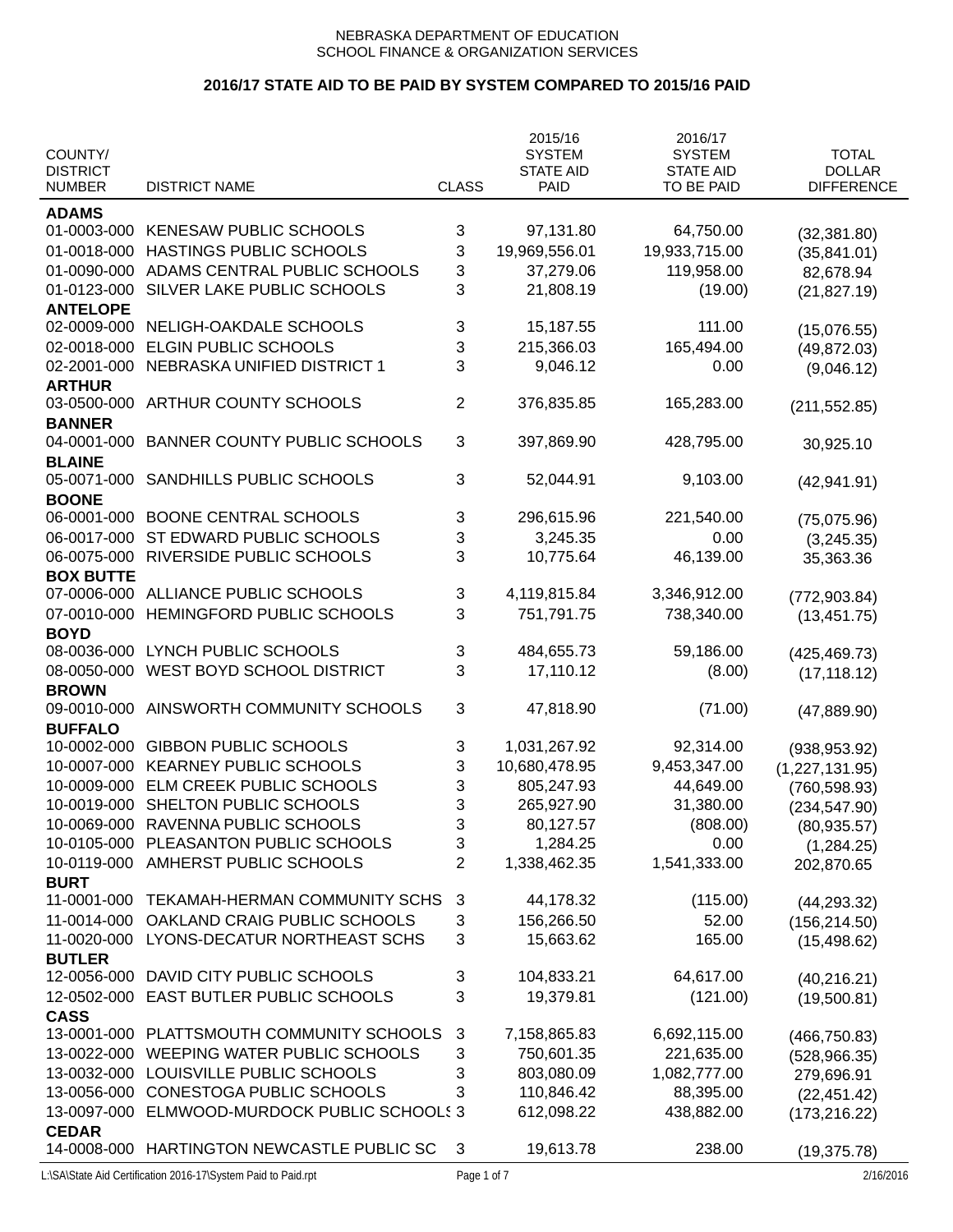| COUNTY/         |                                  |                | 2015/16                           | 2016/17                           | <b>TOTAL</b>      |
|-----------------|----------------------------------|----------------|-----------------------------------|-----------------------------------|-------------------|
| <b>DISTRICT</b> |                                  |                | <b>SYSTEM</b><br><b>STATE AID</b> | <b>SYSTEM</b><br><b>STATE AID</b> | <b>DOLLAR</b>     |
| <b>NUMBER</b>   | <b>DISTRICT NAME</b>             | <b>CLASS</b>   | PAID                              | TO BE PAID                        | <b>DIFFERENCE</b> |
| <b>CEDAR</b>    |                                  |                |                                   |                                   |                   |
| 14-0045-000     | RANDOLPH PUBLIC SCHOOLS          | 3              | 3,245.35                          | 0.00                              | (3,245.35)        |
| 14-0054-000     | LAUREL-CONCORD-COLERIDGE SCHOO 3 |                | 11,034.18                         | 0.00                              | (11,034.18)       |
| 14-0101-000     | <b>WYNOT PUBLIC SCHOOLS</b>      | 3              | 762,647.46                        | 631,610.00                        | (131, 037.46)     |
| <b>CHASE</b>    |                                  |                |                                   |                                   |                   |
| 15-0010-000     | <b>CHASE COUNTY SCHOOLS</b>      | 3              | 84,270.59                         | 55,332.00                         | (28, 938.59)      |
| 15-0536-000     | WAUNETA-PALISADE PUBLIC SCHS     | 3              | 29,343.19                         | 22,022.00                         | (7,321.19)        |
| <b>CHERRY</b>   |                                  |                |                                   |                                   |                   |
| 16-0006-000     | VALENTINE COMMUNITY SCHOOLS      | 3              | 21,419.30                         | 0.00                              | (21, 419.30)      |
| 16-0030-000     | <b>CODY-KILGORE PUBLIC SCHS</b>  | $\overline{2}$ | 1,093,805.14                      | 922,982.00                        | (170, 823.14)     |
| <b>CHEYENNE</b> |                                  |                |                                   |                                   |                   |
| 17-0001-000     | SIDNEY PUBLIC SCHOOLS            | 3              | 4,445,595.01                      | 4,980,813.00                      | 535,217.99        |
| 17-0003-000     | LEYTON PUBLIC SCHOOLS            | 3              | 315,582.54                        | 304,592.00                        | (10,990.54)       |
| 17-0009-000     | POTTER-DIX PUBLIC SCHOOLS        | 3              | 214,177.79                        | 221,422.00                        | 7,244.21          |
| <b>CLAY</b>     |                                  |                |                                   |                                   |                   |
| 18-0002-000     | <b>SUTTON PUBLIC SCHOOLS</b>     | 3              | 11,034.18                         | 0.00                              | (11, 034.18)      |
| 18-0011-000     | HARVARD PUBLIC SCHOOLS           | 3              | 367,494.09                        | 276,898.00                        | (90, 596.09)      |
| <b>COLFAX</b>   |                                  |                |                                   |                                   |                   |
| 19-0039-000     | LEIGH COMMUNITY SCHOOLS          | 3              | 210,597.98                        | 193,833.00                        | (16, 764.98)      |
| 19-0058-000     | <b>CLARKSON PUBLIC SCHOOLS</b>   | 3              | 5,710.76                          | 46,157.00                         | 40,446.24         |
| 19-0070-000     | HOWELLS-DODGE CONSOLIDATED SCH   | 3              | 3,894.42                          | 0.00                              | (3,894.42)        |
| 19-0123-000     | SCHUYLER COMMUNITY SCHOOLS       | 3              | 4,062,847.58                      | 4,052,925.00                      | (9,922.58)        |
| <b>CUMING</b>   |                                  |                |                                   |                                   |                   |
| 20-0001-000     | <b>WEST POINT PUBLIC SCHOOLS</b> | 3              | 108,718.53                        | 46,965.00                         | (61, 753.53)      |
| 20-0020-000     | BANCROFT-ROSALIE COMM SCHOOLS    | 3              | 355,067.51                        | 258,086.00                        | (96, 981.51)      |
| 20-0030-000     | WISNER-PILGER PUBLIC SCHOOLS     | 3              | 264,376.28                        | 221,485.00                        | (42, 891.28)      |
| <b>CUSTER</b>   |                                  |                |                                   |                                   |                   |
| 21-0015-000     | ANSELMO-MERNA PUBLIC SCHOOLS     | 3              | 284,472.71                        | 332,109.00                        | 47,636.29         |
| 21-0025-000     | <b>BROKEN BOW PUBLIC SCHOOLS</b> | 3              | 762,902.04                        | 94,271.00                         | (668, 631.04)     |
| 21-0044-000     | ANSLEY PUBLIC SCHOOLS            | 3              | 19,900.24                         | 99.00                             | (19,801.24)       |
| 21-0084-000     | SARGENT PUBLIC SCHOOLS           | 3              | 64,266.38                         | 73,836.00                         | 9,569.62          |
| 21-0089-000     | ARNOLD PUBLIC SCHOOLS            | 3              | 6,863.04                          | (121.00)                          | (6,984.04)        |
| 21-0180-000     | CALLAWAY PUBLIC SCHOOLS          | 3              | 17,529.83                         | (77.00)                           | (17,606.83)       |
| <b>DAKOTA</b>   |                                  |                |                                   |                                   |                   |
| 22-0011-000     | SO SIOUX CITY COMMUNITY SCHS     | 3              | 26,580,232.72                     | 26,243,236.00                     | (336, 996.72)     |
| 22-0031-000     | HOMER COMMUNITY SCHOOLS          | 3              | 959,321.25                        | 975,678.00                        | 16,356.75         |
| <b>DAWES</b>    |                                  |                |                                   |                                   |                   |
| 23-0002-000     | <b>CHADRON PUBLIC SCHOOLS</b>    | 3              | 4,042,296.14                      | 3,949,866.00                      | (92, 430.14)      |
| 23-0071-000     | <b>CRAWFORD PUBLIC SCHOOLS</b>   | 3              | 628,020.74                        | 654,399.00                        | 26,378.26         |
| <b>DAWSON</b>   |                                  |                |                                   |                                   |                   |
| 24-0001-000     | LEXINGTON PUBLIC SCHOOLS         | 3              | 18,953,010.26                     | 18,679,105.00                     | (273,905.26)      |
| 24-0004-000     | <b>OVERTON PUBLIC SCHOOLS</b>    | 3              | 837,855.67                        | 376,434.00                        | (461, 421.67)     |
| 24-0011-000     | <b>COZAD COMMUNITY SCHOOLS</b>   | 3              | 2,094,542.06                      | 941,819.00                        | (1, 152, 723.06)  |
| 24-0020-000     | <b>GOTHENBURG PUBLIC SCHOOLS</b> | 3              | 249,423.09                        | 613,405.00                        | 363,981.91        |
| 24-0101-000     | SUMNER-EDDYVILLE-MILLER SCHS     | 3              | 210,294.07                        | 243,800.00                        | 33,505.93         |
| <b>DEUEL</b>    |                                  |                |                                   |                                   |                   |
| 25-0025-000     | <b>CREEK VALLEY SCHOOLS</b>      | 3              | 47,611.68                         | 76.00                             | (47, 535.68)      |
| 25-0095-000     | SOUTH PLATTE PUBLIC SCHOOLS      | 3              | 2,537.14                          | 0.00                              | (2,537.14)        |
| <b>DIXON</b>    |                                  |                |                                   |                                   |                   |
|                 | 26-0001-000 PONCA PUBLIC SCHOOLS | 3              | 1,409,803.55                      | 955,726.00                        | (454, 077.55)     |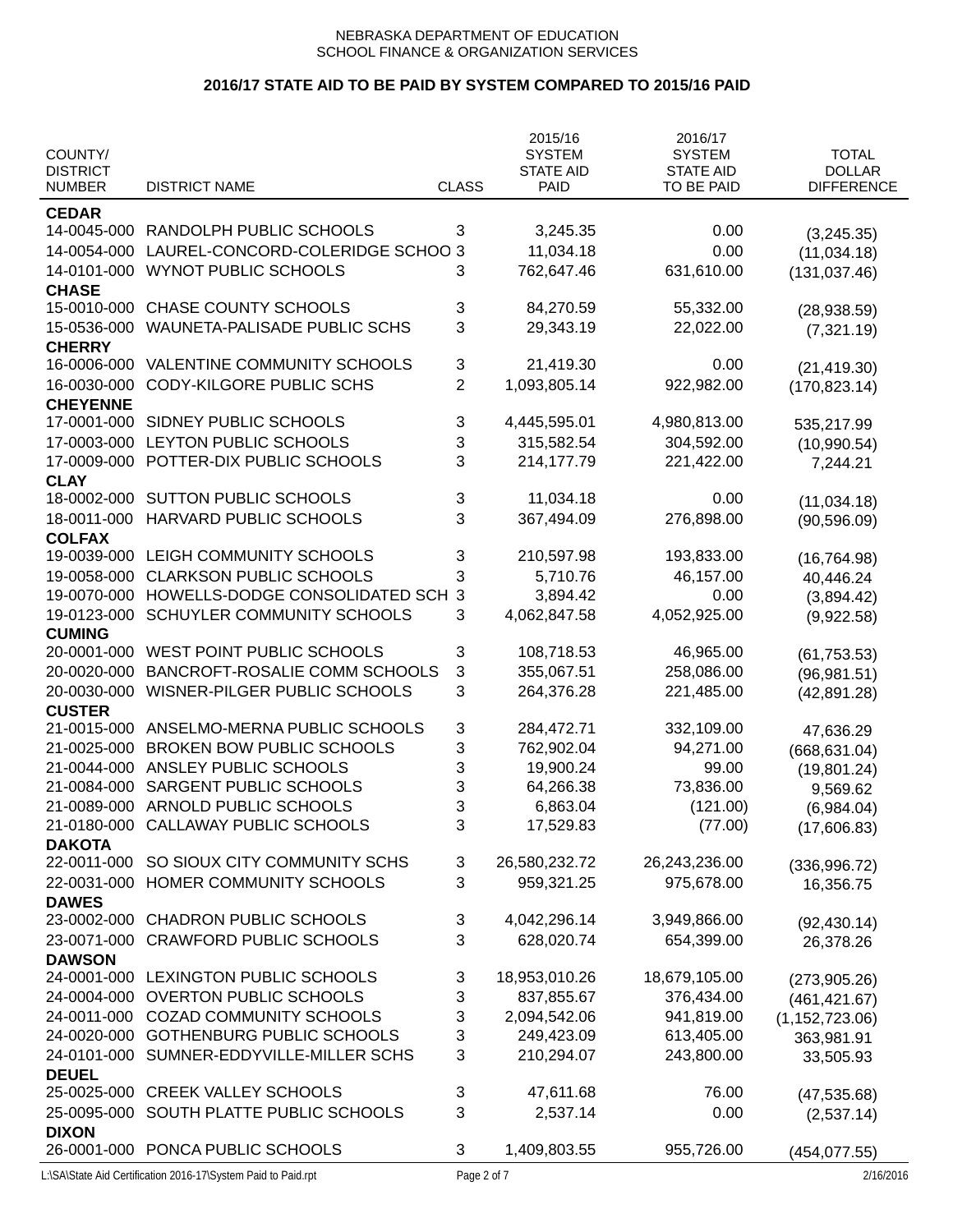# **2016/17 STATE AID TO BE PAID BY SYSTEM COMPARED TO 2015/16 PAID**

|                                  |                                       |              | 2015/16                         | 2016/17                        |                                    |
|----------------------------------|---------------------------------------|--------------|---------------------------------|--------------------------------|------------------------------------|
| COUNTY/                          |                                       |              | <b>SYSTEM</b>                   | <b>SYSTEM</b>                  | <b>TOTAL</b>                       |
| <b>DISTRICT</b><br><b>NUMBER</b> | <b>DISTRICT NAME</b>                  | <b>CLASS</b> | <b>STATE AID</b><br><b>PAID</b> | <b>STATE AID</b><br>TO BE PAID | <b>DOLLAR</b><br><b>DIFFERENCE</b> |
|                                  |                                       |              |                                 |                                |                                    |
| <b>DIXON</b>                     |                                       |              |                                 |                                |                                    |
| 26-0070-000                      | ALLEN CONSOLIDATED SCHOOLS            | 3            | 222,476.75                      | 147,727.00                     | (74, 749.75)                       |
| 26-0561-000                      | EMERSON-HUBBARD PUBLIC SCHOOLS        | 3            | 52,986.22                       | 28,073.00                      | (24, 913.22)                       |
| <b>DODGE</b><br>27-0001-000      |                                       |              |                                 |                                |                                    |
|                                  | FREMONT PUBLIC SCHOOLS                | 3            | 18,248,291.99                   | 17,367,424.00                  | (880, 867.99)                      |
| 27-0062-000                      | <b>SCRIBNER-SNYDER COMMUNITY SCHS</b> | 3            | 5,834.16                        | 136.00                         | (5,698.16)                         |
| 27-0594-000                      | <b>LOGAN VIEW PUBLIC SCHOOLS</b>      | 3            | 309,377.98                      | 378,405.00                     | 69,027.02                          |
| 27-0595-000                      | NORTH BEND CENTRAL PUBLIC SCHS        | 3            | 902,315.58                      | 858,398.00                     | (43, 917.58)                       |
| <b>DOUGLAS</b><br>28-0001-000    | <b>OMAHA PUBLIC SCHOOLS</b>           | 5            | 213,112,872.00                  |                                |                                    |
|                                  |                                       |              |                                 | 226, 192, 234.00               | 13,079,362.00                      |
| 28-0010-000                      | <b>ELKHORN PUBLIC SCHOOLS</b>         | 3            | 28,174,950.00                   | 31,094,560.00                  | 2,919,610.00                       |
| 28-0015-000                      | DOUGLAS CO WEST COMMUNITY SCHS        | 3            | 3,909,204.00                    | 4,019,945.00                   | 110,741.00                         |
| 28-0017-000                      | MILLARD PUBLIC SCHOOLS                | 3            | 89,955,513.00                   | 89,635,460.00                  | (320, 053.00)                      |
| 28-0054-000                      | <b>RALSTON PUBLIC SCHOOLS</b>         | 3            | 13,143,209.00                   | 13,623,218.00                  | 480,009.00                         |
| 28-0059-000                      | BENNINGTON PUBLIC SCHOOLS             | 3            | 7,477,825.00                    | 8,163,416.00                   | 685,591.00                         |
| 28-0066-000                      | <b>WESTSIDE COMMUNITY SCHOOLS</b>     | 3            | 31,033,742.00                   | 29,655,075.00                  | (1,378,667.00)                     |
| <b>DUNDY</b>                     | DUNDY CO STRATTON PUBLIC SCHS         |              |                                 | 111.00                         |                                    |
| 29-0117-000                      |                                       | 3            | 16,972.56                       |                                | (16, 861.56)                       |
| <b>FILLMORE</b><br>30-0001-000   | EXETER-MILLIGAN PUBLIC SCHOOLS        |              | 7,622.05                        | 42.00                          |                                    |
|                                  |                                       | 3            |                                 |                                | (7,580.05)                         |
| 30-0025-000                      | FILLMORE CENTRAL PUBLIC SCHS          | 3            | 34,872.04                       | (60.00)                        | (34, 932.04)                       |
| 30-0054-000<br><b>FRANKLIN</b>   | SHICKLEY PUBLIC SCHOOLS               | 3            | 60,083.44                       | 36,910.00                      | (23, 173.44)                       |
| 31-0506-000                      | <b>FRANKLIN PUBLIC SCHOOLS</b>        | 3            | 45,958.55                       | 233,984.00                     |                                    |
| <b>FRONTIER</b>                  |                                       |              |                                 |                                | 188,025.45                         |
| 32-0046-000                      | MAYWOOD PUBLIC SCHOOLS                | 3            | 198,873.48                      | 156,922.00                     |                                    |
| 32-0095-000                      | EUSTIS-FARNAM PUBLIC SCHOOLS          | 3            | 251,769.47                      | 230,420.00                     | (41, 951.48)                       |
| 32-0125-000                      | MEDICINE VALLEY PUBLIC SCHOOLS        | 3            | 530,087.83                      | 177,843.00                     | (21, 349.47)                       |
| <b>FURNAS</b>                    |                                       |              |                                 |                                | (352, 244.83)                      |
| 33-0018-000                      | ARAPAHOE PUBLIC SCHOOLS               | 3            | 44,855.20                       | (16.00)                        | (44, 871.20)                       |
| 33-0021-000                      | <b>CAMBRIDGE PUBLIC SCHOOLS</b>       | 3            | 1,025,617.25                    | 378,261.00                     | (647, 356.25)                      |
| 33-0540-000                      | SOUTHERN VALLEY SCHOOLS               | 3            | 6,555.87                        | 0.00                           | (6, 555.87)                        |
| <b>GAGE</b>                      |                                       |              |                                 |                                |                                    |
| 34-0001-000                      | SOUTHERN SCHOOL DIST 1                | 3            | 1,377,887.67                    | 862,074.00                     | (515, 813.67)                      |
| 34-0015-000                      | BEATRICE PUBLIC SCHOOLS               | 3            | 6,074,121.54                    | 5,682,759.00                   | (391, 362.54)                      |
| 34-0034-000                      | FREEMAN PUBLIC SCHOOLS                | 3            | 712,673.16                      | 516,908.00                     | (195, 765.16)                      |
| 34-0100-000                      | DILLER-ODELL PUBLIC SCHOOLS           | 3            | 3,894.42                        | 0.00                           | (3,894.42)                         |
| <b>GARDEN</b>                    |                                       |              |                                 |                                |                                    |
| 35-0001-000                      | <b>GARDEN COUNTY SCHOOLS</b>          | 3            | 3,894.42                        | 0.00                           | (3,894.42)                         |
| <b>GARFIELD</b>                  |                                       |              |                                 |                                |                                    |
| 36-0100-000                      | <b>BURWELL PUBLIC SCHOOLS</b>         | 3            | 1,019,975.04                    | 282,547.00                     | (737, 428.04)                      |
| <b>GOSPER</b>                    |                                       |              |                                 |                                |                                    |
| 37-0030-000                      | ELWOOD PUBLIC SCHOOLS                 | 3            | 38,151.62                       | 371.00                         | (37,780.62)                        |
| <b>GRANT</b>                     |                                       |              |                                 |                                |                                    |
| 38-0011-000                      | <b>HYANNIS AREA SCHOOLS</b>           | 3            | 38,275.62                       | 64,601.00                      | 26,325.38                          |
| <b>GREELEY</b>                   |                                       |              |                                 |                                |                                    |
| 39-0060-000                      | CENTRAL VALLEY PUBLIC SCHOOLS         | 3            | 5,196.30                        | 0.00                           | (5, 196.30)                        |
| <b>HALL</b>                      |                                       |              |                                 |                                |                                    |
| 40-0002-000                      | <b>GRAND ISLAND PUBLIC SCHOOLS</b>    | 3            | 47,430,924.17                   | 52,965,142.00                  | 5,534,217.83                       |
| 40-0082-000                      | NORTHWEST PUBLIC SCHOOLS              | 3            | 6,235,657.55                    | 6,633,100.00                   | 397,442.45                         |

L:\SA\State Aid Certification 2016-17\System Paid to Paid.rpt Page 3 of 7 2/16/2016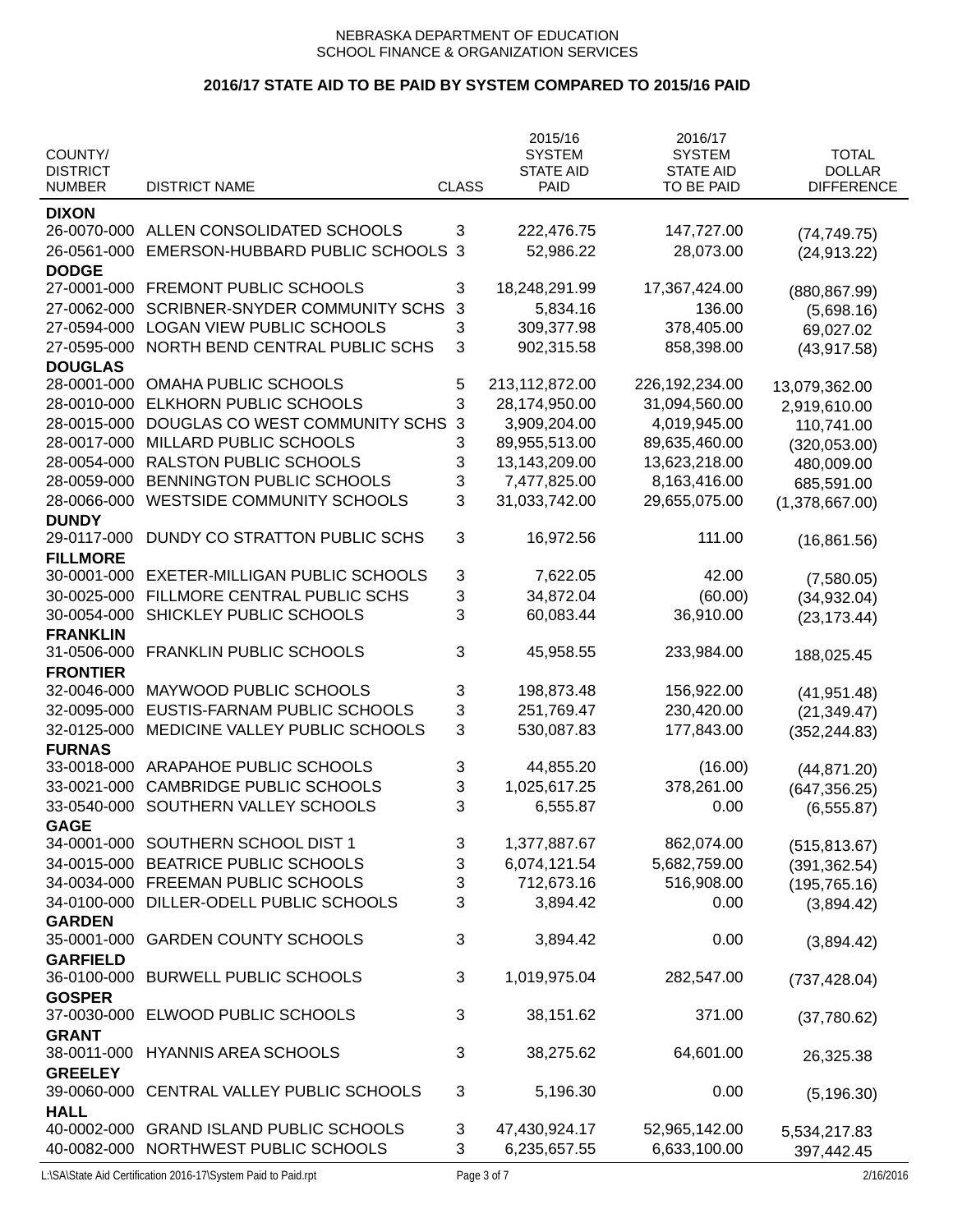| <b>TOTAL</b><br>COUNTY/<br><b>SYSTEM</b><br><b>SYSTEM</b><br><b>DOLLAR</b><br><b>DISTRICT</b><br><b>STATE AID</b><br><b>STATE AID</b><br><b>DISTRICT NAME</b><br><b>CLASS</b><br>TO BE PAID<br><b>DIFFERENCE</b><br><b>NUMBER</b><br><b>PAID</b><br><b>HALL</b><br>WOOD RIVER RURAL SCHOOLS<br>40-0083-000<br>3<br>11,773.11<br>0.00<br>(11, 773.11)<br>3<br>DONIPHAN-TRUMBULL PUBLIC SCHS<br>29,321.98<br>40-0126-000<br>234.00<br>(29,087.98)<br><b>HAMILTON</b><br><b>GILTNER PUBLIC SCHOOLS</b><br>673,679.00<br>41-0002-000<br>2<br>668,479.01<br>5,199.99<br>3<br>41-0091-000<br>HAMPTON PUBLIC SCHOOLS<br>270,754.86<br>396,936.00<br>126,181.14<br>3<br>41-0504-000<br><b>AURORA PUBLIC SCHOOLS</b><br>53,167.50<br>(98.00)<br>(53, 265.50)<br><b>HARLAN</b><br>3<br>42-0002-000<br>ALMA PUBLIC SCHOOLS<br>236,764.65<br>274,562.00<br>37,797.35<br><b>HAYES</b><br>HAYES CENTER PUBLIC SCHOOLS<br>3<br>43-0079-000<br>1,922.69<br>0.00<br>(1,922.69)<br><b>HITCHCOCK</b><br>HITCHCOCK CO SCH SYSTEM<br>3<br>44-0070-000<br>22,475.18<br>91,925.00<br>69,449.82<br><b>HOLT</b><br>45-0007-000<br>O'NEILL PUBLIC SCHOOLS<br>3<br>97,545.16<br>46,158.00<br>(51, 387.16)<br>2<br>45-0029-000<br><b>EWING PUBLIC SCHOOLS</b><br>10,662.01<br>(166.00)<br>(10,828.01)<br>3<br>45-0044-000<br>STUART PUBLIC SCHOOLS<br>1,077,610.04<br>874,670.00<br>(202, 940.04)<br>$\overline{2}$<br>45-0137-000<br><b>CHAMBERS PUBLIC SCHOOLS</b><br>131,752.41<br>83,096.00<br>(48, 656.41)<br>3<br>45-0239-000<br>WEST HOLT PUBLIC SCHOOLS<br>18,668.14<br>36,912.00<br>18,243.86<br><b>HOOKER</b><br>MULLEN PUBLIC SCHOOLS<br>253,592.63<br>46-0001-000<br>3<br>230,740.00<br>(22, 852.63)<br><b>HOWARD</b><br>ST PAUL PUBLIC SCHOOLS<br>47-0001-000<br>3<br>2,462,599.61<br>1,576,049.00<br>(886, 550.61)<br>3<br>47-0100-000<br><b>CENTURA PUBLIC SCHOOLS</b><br>344,732.36<br>304,563.00<br>(40, 169.36)<br>47-0103-000<br>ELBA PUBLIC SCHOOLS<br>2<br>499,345.37<br>477,605.00<br>(21,740.37)<br><b>JEFFERSON</b><br><b>FAIRBURY PUBLIC SCHOOLS</b><br>48-0008-000<br>3<br>54,257.18<br>(45.00)<br>(54, 302.18)<br>3<br>221,602.00<br>48-0300-000<br>TRI COUNTY PUBLIC SCHOOLS<br>249,223.84<br>(27, 621.84)<br>3<br>48-0303-000<br>MERIDIAN PUBLIC SCHOOLS<br>563,660.35<br>784,482.00<br>220,821.65<br><b>JOHNSON</b><br><b>STERLING PUBLIC SCHOOLS</b><br>3<br>533.00<br>49-0033-000<br>30,179.94<br>(29, 646.94)<br>3<br>49-0050-000<br>JOHNSON CO CENTRAL PUBLIC SCHS<br>68,055.10<br>(23.00)<br>(68,078.10)<br><b>KEARNEY</b><br>50-0001-000<br>WILCOX-HILDRETH PUBLIC SCHOOLS<br>3<br>8,441.68<br>(55.00)<br>(8,496.68)<br>3<br>50-0501-000<br>AXTELL COMMUNITY SCHOOLS<br>93,194.19<br>27.00<br>(93, 167.19)<br>3<br>50-0503-000<br>MINDEN PUBLIC SCHOOLS<br>26,609.53<br>56.00<br>(26, 553.53)<br><b>KEITH</b><br>OGALLALA PUBLIC SCHOOLS<br>51-0001-000<br>3<br>138,052.81<br>114,063.00<br>(23,989.81)<br>3<br>PAXTON CONSOLIDATED SCHOOLS<br>449,359.61<br>406,132.00<br>51-0006-000<br>(43, 227.61)<br><b>KEYA PAHA</b><br>KEYA PAHA COUNTY SCHOOLS<br>$\overline{2}$<br>52-0100-000<br>15,531.99<br>(177.00)<br>(15,708.99)<br><b>KIMBALL</b><br>KIMBALL PUBLIC SCHOOLS<br>53-0001-000<br>3<br>67,756.65<br>55,064.00<br>(12,692.65)<br><b>KNOX</b><br><b>CREIGHTON COMMUNITY PUBLIC SCH</b><br>54-0013-000<br>3<br>127,902.56<br>27,719.00<br>(100, 183.56)<br>3<br><b>CROFTON COMMUNITY SCHOOLS</b><br>348,885.16<br>304,780.00<br>54-0096-000<br>(44, 105.16)<br>NIOBRARA PUBLIC SCHOOLS<br>3<br>1,552,775.44<br>1,387,443.00<br>54-0501-000<br>(165, 332.44)<br>2<br>SANTEE COMMUNITY SCHOOLS<br>2,561,859.49<br>2,569,545.00<br>54-0505-000<br>7,685.51<br>3<br><b>WAUSA PUBLIC SCHOOLS</b><br>54-0576-000<br>3,245.35<br>0.00<br>(3,245.35)<br>3<br>BLOOMFIELD COMMUNITY SCHOOLS<br>6,045.12<br>54-0586-000<br>51.00<br>(5,994.12) |  | 2015/16 | 2016/17 |  |
|------------------------------------------------------------------------------------------------------------------------------------------------------------------------------------------------------------------------------------------------------------------------------------------------------------------------------------------------------------------------------------------------------------------------------------------------------------------------------------------------------------------------------------------------------------------------------------------------------------------------------------------------------------------------------------------------------------------------------------------------------------------------------------------------------------------------------------------------------------------------------------------------------------------------------------------------------------------------------------------------------------------------------------------------------------------------------------------------------------------------------------------------------------------------------------------------------------------------------------------------------------------------------------------------------------------------------------------------------------------------------------------------------------------------------------------------------------------------------------------------------------------------------------------------------------------------------------------------------------------------------------------------------------------------------------------------------------------------------------------------------------------------------------------------------------------------------------------------------------------------------------------------------------------------------------------------------------------------------------------------------------------------------------------------------------------------------------------------------------------------------------------------------------------------------------------------------------------------------------------------------------------------------------------------------------------------------------------------------------------------------------------------------------------------------------------------------------------------------------------------------------------------------------------------------------------------------------------------------------------------------------------------------------------------------------------------------------------------------------------------------------------------------------------------------------------------------------------------------------------------------------------------------------------------------------------------------------------------------------------------------------------------------------------------------------------------------------------------------------------------------------------------------------------------------------------------------------------------------------------------------------------------------------------------------------------------------------------------------------------------------------------------------------------------------------------------------------------------------------------------------------------------------------------------------------------------------------------------------------------------------------------------------------------------------------------------------------------------------------------------------------------------------------------------------------------------------------------------------|--|---------|---------|--|
|                                                                                                                                                                                                                                                                                                                                                                                                                                                                                                                                                                                                                                                                                                                                                                                                                                                                                                                                                                                                                                                                                                                                                                                                                                                                                                                                                                                                                                                                                                                                                                                                                                                                                                                                                                                                                                                                                                                                                                                                                                                                                                                                                                                                                                                                                                                                                                                                                                                                                                                                                                                                                                                                                                                                                                                                                                                                                                                                                                                                                                                                                                                                                                                                                                                                                                                                                                                                                                                                                                                                                                                                                                                                                                                                                                                                                                                      |  |         |         |  |
|                                                                                                                                                                                                                                                                                                                                                                                                                                                                                                                                                                                                                                                                                                                                                                                                                                                                                                                                                                                                                                                                                                                                                                                                                                                                                                                                                                                                                                                                                                                                                                                                                                                                                                                                                                                                                                                                                                                                                                                                                                                                                                                                                                                                                                                                                                                                                                                                                                                                                                                                                                                                                                                                                                                                                                                                                                                                                                                                                                                                                                                                                                                                                                                                                                                                                                                                                                                                                                                                                                                                                                                                                                                                                                                                                                                                                                                      |  |         |         |  |
|                                                                                                                                                                                                                                                                                                                                                                                                                                                                                                                                                                                                                                                                                                                                                                                                                                                                                                                                                                                                                                                                                                                                                                                                                                                                                                                                                                                                                                                                                                                                                                                                                                                                                                                                                                                                                                                                                                                                                                                                                                                                                                                                                                                                                                                                                                                                                                                                                                                                                                                                                                                                                                                                                                                                                                                                                                                                                                                                                                                                                                                                                                                                                                                                                                                                                                                                                                                                                                                                                                                                                                                                                                                                                                                                                                                                                                                      |  |         |         |  |
|                                                                                                                                                                                                                                                                                                                                                                                                                                                                                                                                                                                                                                                                                                                                                                                                                                                                                                                                                                                                                                                                                                                                                                                                                                                                                                                                                                                                                                                                                                                                                                                                                                                                                                                                                                                                                                                                                                                                                                                                                                                                                                                                                                                                                                                                                                                                                                                                                                                                                                                                                                                                                                                                                                                                                                                                                                                                                                                                                                                                                                                                                                                                                                                                                                                                                                                                                                                                                                                                                                                                                                                                                                                                                                                                                                                                                                                      |  |         |         |  |
|                                                                                                                                                                                                                                                                                                                                                                                                                                                                                                                                                                                                                                                                                                                                                                                                                                                                                                                                                                                                                                                                                                                                                                                                                                                                                                                                                                                                                                                                                                                                                                                                                                                                                                                                                                                                                                                                                                                                                                                                                                                                                                                                                                                                                                                                                                                                                                                                                                                                                                                                                                                                                                                                                                                                                                                                                                                                                                                                                                                                                                                                                                                                                                                                                                                                                                                                                                                                                                                                                                                                                                                                                                                                                                                                                                                                                                                      |  |         |         |  |
|                                                                                                                                                                                                                                                                                                                                                                                                                                                                                                                                                                                                                                                                                                                                                                                                                                                                                                                                                                                                                                                                                                                                                                                                                                                                                                                                                                                                                                                                                                                                                                                                                                                                                                                                                                                                                                                                                                                                                                                                                                                                                                                                                                                                                                                                                                                                                                                                                                                                                                                                                                                                                                                                                                                                                                                                                                                                                                                                                                                                                                                                                                                                                                                                                                                                                                                                                                                                                                                                                                                                                                                                                                                                                                                                                                                                                                                      |  |         |         |  |
|                                                                                                                                                                                                                                                                                                                                                                                                                                                                                                                                                                                                                                                                                                                                                                                                                                                                                                                                                                                                                                                                                                                                                                                                                                                                                                                                                                                                                                                                                                                                                                                                                                                                                                                                                                                                                                                                                                                                                                                                                                                                                                                                                                                                                                                                                                                                                                                                                                                                                                                                                                                                                                                                                                                                                                                                                                                                                                                                                                                                                                                                                                                                                                                                                                                                                                                                                                                                                                                                                                                                                                                                                                                                                                                                                                                                                                                      |  |         |         |  |
|                                                                                                                                                                                                                                                                                                                                                                                                                                                                                                                                                                                                                                                                                                                                                                                                                                                                                                                                                                                                                                                                                                                                                                                                                                                                                                                                                                                                                                                                                                                                                                                                                                                                                                                                                                                                                                                                                                                                                                                                                                                                                                                                                                                                                                                                                                                                                                                                                                                                                                                                                                                                                                                                                                                                                                                                                                                                                                                                                                                                                                                                                                                                                                                                                                                                                                                                                                                                                                                                                                                                                                                                                                                                                                                                                                                                                                                      |  |         |         |  |
|                                                                                                                                                                                                                                                                                                                                                                                                                                                                                                                                                                                                                                                                                                                                                                                                                                                                                                                                                                                                                                                                                                                                                                                                                                                                                                                                                                                                                                                                                                                                                                                                                                                                                                                                                                                                                                                                                                                                                                                                                                                                                                                                                                                                                                                                                                                                                                                                                                                                                                                                                                                                                                                                                                                                                                                                                                                                                                                                                                                                                                                                                                                                                                                                                                                                                                                                                                                                                                                                                                                                                                                                                                                                                                                                                                                                                                                      |  |         |         |  |
|                                                                                                                                                                                                                                                                                                                                                                                                                                                                                                                                                                                                                                                                                                                                                                                                                                                                                                                                                                                                                                                                                                                                                                                                                                                                                                                                                                                                                                                                                                                                                                                                                                                                                                                                                                                                                                                                                                                                                                                                                                                                                                                                                                                                                                                                                                                                                                                                                                                                                                                                                                                                                                                                                                                                                                                                                                                                                                                                                                                                                                                                                                                                                                                                                                                                                                                                                                                                                                                                                                                                                                                                                                                                                                                                                                                                                                                      |  |         |         |  |
|                                                                                                                                                                                                                                                                                                                                                                                                                                                                                                                                                                                                                                                                                                                                                                                                                                                                                                                                                                                                                                                                                                                                                                                                                                                                                                                                                                                                                                                                                                                                                                                                                                                                                                                                                                                                                                                                                                                                                                                                                                                                                                                                                                                                                                                                                                                                                                                                                                                                                                                                                                                                                                                                                                                                                                                                                                                                                                                                                                                                                                                                                                                                                                                                                                                                                                                                                                                                                                                                                                                                                                                                                                                                                                                                                                                                                                                      |  |         |         |  |
|                                                                                                                                                                                                                                                                                                                                                                                                                                                                                                                                                                                                                                                                                                                                                                                                                                                                                                                                                                                                                                                                                                                                                                                                                                                                                                                                                                                                                                                                                                                                                                                                                                                                                                                                                                                                                                                                                                                                                                                                                                                                                                                                                                                                                                                                                                                                                                                                                                                                                                                                                                                                                                                                                                                                                                                                                                                                                                                                                                                                                                                                                                                                                                                                                                                                                                                                                                                                                                                                                                                                                                                                                                                                                                                                                                                                                                                      |  |         |         |  |
|                                                                                                                                                                                                                                                                                                                                                                                                                                                                                                                                                                                                                                                                                                                                                                                                                                                                                                                                                                                                                                                                                                                                                                                                                                                                                                                                                                                                                                                                                                                                                                                                                                                                                                                                                                                                                                                                                                                                                                                                                                                                                                                                                                                                                                                                                                                                                                                                                                                                                                                                                                                                                                                                                                                                                                                                                                                                                                                                                                                                                                                                                                                                                                                                                                                                                                                                                                                                                                                                                                                                                                                                                                                                                                                                                                                                                                                      |  |         |         |  |
|                                                                                                                                                                                                                                                                                                                                                                                                                                                                                                                                                                                                                                                                                                                                                                                                                                                                                                                                                                                                                                                                                                                                                                                                                                                                                                                                                                                                                                                                                                                                                                                                                                                                                                                                                                                                                                                                                                                                                                                                                                                                                                                                                                                                                                                                                                                                                                                                                                                                                                                                                                                                                                                                                                                                                                                                                                                                                                                                                                                                                                                                                                                                                                                                                                                                                                                                                                                                                                                                                                                                                                                                                                                                                                                                                                                                                                                      |  |         |         |  |
|                                                                                                                                                                                                                                                                                                                                                                                                                                                                                                                                                                                                                                                                                                                                                                                                                                                                                                                                                                                                                                                                                                                                                                                                                                                                                                                                                                                                                                                                                                                                                                                                                                                                                                                                                                                                                                                                                                                                                                                                                                                                                                                                                                                                                                                                                                                                                                                                                                                                                                                                                                                                                                                                                                                                                                                                                                                                                                                                                                                                                                                                                                                                                                                                                                                                                                                                                                                                                                                                                                                                                                                                                                                                                                                                                                                                                                                      |  |         |         |  |
|                                                                                                                                                                                                                                                                                                                                                                                                                                                                                                                                                                                                                                                                                                                                                                                                                                                                                                                                                                                                                                                                                                                                                                                                                                                                                                                                                                                                                                                                                                                                                                                                                                                                                                                                                                                                                                                                                                                                                                                                                                                                                                                                                                                                                                                                                                                                                                                                                                                                                                                                                                                                                                                                                                                                                                                                                                                                                                                                                                                                                                                                                                                                                                                                                                                                                                                                                                                                                                                                                                                                                                                                                                                                                                                                                                                                                                                      |  |         |         |  |
|                                                                                                                                                                                                                                                                                                                                                                                                                                                                                                                                                                                                                                                                                                                                                                                                                                                                                                                                                                                                                                                                                                                                                                                                                                                                                                                                                                                                                                                                                                                                                                                                                                                                                                                                                                                                                                                                                                                                                                                                                                                                                                                                                                                                                                                                                                                                                                                                                                                                                                                                                                                                                                                                                                                                                                                                                                                                                                                                                                                                                                                                                                                                                                                                                                                                                                                                                                                                                                                                                                                                                                                                                                                                                                                                                                                                                                                      |  |         |         |  |
|                                                                                                                                                                                                                                                                                                                                                                                                                                                                                                                                                                                                                                                                                                                                                                                                                                                                                                                                                                                                                                                                                                                                                                                                                                                                                                                                                                                                                                                                                                                                                                                                                                                                                                                                                                                                                                                                                                                                                                                                                                                                                                                                                                                                                                                                                                                                                                                                                                                                                                                                                                                                                                                                                                                                                                                                                                                                                                                                                                                                                                                                                                                                                                                                                                                                                                                                                                                                                                                                                                                                                                                                                                                                                                                                                                                                                                                      |  |         |         |  |
|                                                                                                                                                                                                                                                                                                                                                                                                                                                                                                                                                                                                                                                                                                                                                                                                                                                                                                                                                                                                                                                                                                                                                                                                                                                                                                                                                                                                                                                                                                                                                                                                                                                                                                                                                                                                                                                                                                                                                                                                                                                                                                                                                                                                                                                                                                                                                                                                                                                                                                                                                                                                                                                                                                                                                                                                                                                                                                                                                                                                                                                                                                                                                                                                                                                                                                                                                                                                                                                                                                                                                                                                                                                                                                                                                                                                                                                      |  |         |         |  |
|                                                                                                                                                                                                                                                                                                                                                                                                                                                                                                                                                                                                                                                                                                                                                                                                                                                                                                                                                                                                                                                                                                                                                                                                                                                                                                                                                                                                                                                                                                                                                                                                                                                                                                                                                                                                                                                                                                                                                                                                                                                                                                                                                                                                                                                                                                                                                                                                                                                                                                                                                                                                                                                                                                                                                                                                                                                                                                                                                                                                                                                                                                                                                                                                                                                                                                                                                                                                                                                                                                                                                                                                                                                                                                                                                                                                                                                      |  |         |         |  |
|                                                                                                                                                                                                                                                                                                                                                                                                                                                                                                                                                                                                                                                                                                                                                                                                                                                                                                                                                                                                                                                                                                                                                                                                                                                                                                                                                                                                                                                                                                                                                                                                                                                                                                                                                                                                                                                                                                                                                                                                                                                                                                                                                                                                                                                                                                                                                                                                                                                                                                                                                                                                                                                                                                                                                                                                                                                                                                                                                                                                                                                                                                                                                                                                                                                                                                                                                                                                                                                                                                                                                                                                                                                                                                                                                                                                                                                      |  |         |         |  |
|                                                                                                                                                                                                                                                                                                                                                                                                                                                                                                                                                                                                                                                                                                                                                                                                                                                                                                                                                                                                                                                                                                                                                                                                                                                                                                                                                                                                                                                                                                                                                                                                                                                                                                                                                                                                                                                                                                                                                                                                                                                                                                                                                                                                                                                                                                                                                                                                                                                                                                                                                                                                                                                                                                                                                                                                                                                                                                                                                                                                                                                                                                                                                                                                                                                                                                                                                                                                                                                                                                                                                                                                                                                                                                                                                                                                                                                      |  |         |         |  |
|                                                                                                                                                                                                                                                                                                                                                                                                                                                                                                                                                                                                                                                                                                                                                                                                                                                                                                                                                                                                                                                                                                                                                                                                                                                                                                                                                                                                                                                                                                                                                                                                                                                                                                                                                                                                                                                                                                                                                                                                                                                                                                                                                                                                                                                                                                                                                                                                                                                                                                                                                                                                                                                                                                                                                                                                                                                                                                                                                                                                                                                                                                                                                                                                                                                                                                                                                                                                                                                                                                                                                                                                                                                                                                                                                                                                                                                      |  |         |         |  |
|                                                                                                                                                                                                                                                                                                                                                                                                                                                                                                                                                                                                                                                                                                                                                                                                                                                                                                                                                                                                                                                                                                                                                                                                                                                                                                                                                                                                                                                                                                                                                                                                                                                                                                                                                                                                                                                                                                                                                                                                                                                                                                                                                                                                                                                                                                                                                                                                                                                                                                                                                                                                                                                                                                                                                                                                                                                                                                                                                                                                                                                                                                                                                                                                                                                                                                                                                                                                                                                                                                                                                                                                                                                                                                                                                                                                                                                      |  |         |         |  |
|                                                                                                                                                                                                                                                                                                                                                                                                                                                                                                                                                                                                                                                                                                                                                                                                                                                                                                                                                                                                                                                                                                                                                                                                                                                                                                                                                                                                                                                                                                                                                                                                                                                                                                                                                                                                                                                                                                                                                                                                                                                                                                                                                                                                                                                                                                                                                                                                                                                                                                                                                                                                                                                                                                                                                                                                                                                                                                                                                                                                                                                                                                                                                                                                                                                                                                                                                                                                                                                                                                                                                                                                                                                                                                                                                                                                                                                      |  |         |         |  |
|                                                                                                                                                                                                                                                                                                                                                                                                                                                                                                                                                                                                                                                                                                                                                                                                                                                                                                                                                                                                                                                                                                                                                                                                                                                                                                                                                                                                                                                                                                                                                                                                                                                                                                                                                                                                                                                                                                                                                                                                                                                                                                                                                                                                                                                                                                                                                                                                                                                                                                                                                                                                                                                                                                                                                                                                                                                                                                                                                                                                                                                                                                                                                                                                                                                                                                                                                                                                                                                                                                                                                                                                                                                                                                                                                                                                                                                      |  |         |         |  |
|                                                                                                                                                                                                                                                                                                                                                                                                                                                                                                                                                                                                                                                                                                                                                                                                                                                                                                                                                                                                                                                                                                                                                                                                                                                                                                                                                                                                                                                                                                                                                                                                                                                                                                                                                                                                                                                                                                                                                                                                                                                                                                                                                                                                                                                                                                                                                                                                                                                                                                                                                                                                                                                                                                                                                                                                                                                                                                                                                                                                                                                                                                                                                                                                                                                                                                                                                                                                                                                                                                                                                                                                                                                                                                                                                                                                                                                      |  |         |         |  |
|                                                                                                                                                                                                                                                                                                                                                                                                                                                                                                                                                                                                                                                                                                                                                                                                                                                                                                                                                                                                                                                                                                                                                                                                                                                                                                                                                                                                                                                                                                                                                                                                                                                                                                                                                                                                                                                                                                                                                                                                                                                                                                                                                                                                                                                                                                                                                                                                                                                                                                                                                                                                                                                                                                                                                                                                                                                                                                                                                                                                                                                                                                                                                                                                                                                                                                                                                                                                                                                                                                                                                                                                                                                                                                                                                                                                                                                      |  |         |         |  |
|                                                                                                                                                                                                                                                                                                                                                                                                                                                                                                                                                                                                                                                                                                                                                                                                                                                                                                                                                                                                                                                                                                                                                                                                                                                                                                                                                                                                                                                                                                                                                                                                                                                                                                                                                                                                                                                                                                                                                                                                                                                                                                                                                                                                                                                                                                                                                                                                                                                                                                                                                                                                                                                                                                                                                                                                                                                                                                                                                                                                                                                                                                                                                                                                                                                                                                                                                                                                                                                                                                                                                                                                                                                                                                                                                                                                                                                      |  |         |         |  |
|                                                                                                                                                                                                                                                                                                                                                                                                                                                                                                                                                                                                                                                                                                                                                                                                                                                                                                                                                                                                                                                                                                                                                                                                                                                                                                                                                                                                                                                                                                                                                                                                                                                                                                                                                                                                                                                                                                                                                                                                                                                                                                                                                                                                                                                                                                                                                                                                                                                                                                                                                                                                                                                                                                                                                                                                                                                                                                                                                                                                                                                                                                                                                                                                                                                                                                                                                                                                                                                                                                                                                                                                                                                                                                                                                                                                                                                      |  |         |         |  |
|                                                                                                                                                                                                                                                                                                                                                                                                                                                                                                                                                                                                                                                                                                                                                                                                                                                                                                                                                                                                                                                                                                                                                                                                                                                                                                                                                                                                                                                                                                                                                                                                                                                                                                                                                                                                                                                                                                                                                                                                                                                                                                                                                                                                                                                                                                                                                                                                                                                                                                                                                                                                                                                                                                                                                                                                                                                                                                                                                                                                                                                                                                                                                                                                                                                                                                                                                                                                                                                                                                                                                                                                                                                                                                                                                                                                                                                      |  |         |         |  |
|                                                                                                                                                                                                                                                                                                                                                                                                                                                                                                                                                                                                                                                                                                                                                                                                                                                                                                                                                                                                                                                                                                                                                                                                                                                                                                                                                                                                                                                                                                                                                                                                                                                                                                                                                                                                                                                                                                                                                                                                                                                                                                                                                                                                                                                                                                                                                                                                                                                                                                                                                                                                                                                                                                                                                                                                                                                                                                                                                                                                                                                                                                                                                                                                                                                                                                                                                                                                                                                                                                                                                                                                                                                                                                                                                                                                                                                      |  |         |         |  |
|                                                                                                                                                                                                                                                                                                                                                                                                                                                                                                                                                                                                                                                                                                                                                                                                                                                                                                                                                                                                                                                                                                                                                                                                                                                                                                                                                                                                                                                                                                                                                                                                                                                                                                                                                                                                                                                                                                                                                                                                                                                                                                                                                                                                                                                                                                                                                                                                                                                                                                                                                                                                                                                                                                                                                                                                                                                                                                                                                                                                                                                                                                                                                                                                                                                                                                                                                                                                                                                                                                                                                                                                                                                                                                                                                                                                                                                      |  |         |         |  |
|                                                                                                                                                                                                                                                                                                                                                                                                                                                                                                                                                                                                                                                                                                                                                                                                                                                                                                                                                                                                                                                                                                                                                                                                                                                                                                                                                                                                                                                                                                                                                                                                                                                                                                                                                                                                                                                                                                                                                                                                                                                                                                                                                                                                                                                                                                                                                                                                                                                                                                                                                                                                                                                                                                                                                                                                                                                                                                                                                                                                                                                                                                                                                                                                                                                                                                                                                                                                                                                                                                                                                                                                                                                                                                                                                                                                                                                      |  |         |         |  |
|                                                                                                                                                                                                                                                                                                                                                                                                                                                                                                                                                                                                                                                                                                                                                                                                                                                                                                                                                                                                                                                                                                                                                                                                                                                                                                                                                                                                                                                                                                                                                                                                                                                                                                                                                                                                                                                                                                                                                                                                                                                                                                                                                                                                                                                                                                                                                                                                                                                                                                                                                                                                                                                                                                                                                                                                                                                                                                                                                                                                                                                                                                                                                                                                                                                                                                                                                                                                                                                                                                                                                                                                                                                                                                                                                                                                                                                      |  |         |         |  |
|                                                                                                                                                                                                                                                                                                                                                                                                                                                                                                                                                                                                                                                                                                                                                                                                                                                                                                                                                                                                                                                                                                                                                                                                                                                                                                                                                                                                                                                                                                                                                                                                                                                                                                                                                                                                                                                                                                                                                                                                                                                                                                                                                                                                                                                                                                                                                                                                                                                                                                                                                                                                                                                                                                                                                                                                                                                                                                                                                                                                                                                                                                                                                                                                                                                                                                                                                                                                                                                                                                                                                                                                                                                                                                                                                                                                                                                      |  |         |         |  |
|                                                                                                                                                                                                                                                                                                                                                                                                                                                                                                                                                                                                                                                                                                                                                                                                                                                                                                                                                                                                                                                                                                                                                                                                                                                                                                                                                                                                                                                                                                                                                                                                                                                                                                                                                                                                                                                                                                                                                                                                                                                                                                                                                                                                                                                                                                                                                                                                                                                                                                                                                                                                                                                                                                                                                                                                                                                                                                                                                                                                                                                                                                                                                                                                                                                                                                                                                                                                                                                                                                                                                                                                                                                                                                                                                                                                                                                      |  |         |         |  |
|                                                                                                                                                                                                                                                                                                                                                                                                                                                                                                                                                                                                                                                                                                                                                                                                                                                                                                                                                                                                                                                                                                                                                                                                                                                                                                                                                                                                                                                                                                                                                                                                                                                                                                                                                                                                                                                                                                                                                                                                                                                                                                                                                                                                                                                                                                                                                                                                                                                                                                                                                                                                                                                                                                                                                                                                                                                                                                                                                                                                                                                                                                                                                                                                                                                                                                                                                                                                                                                                                                                                                                                                                                                                                                                                                                                                                                                      |  |         |         |  |
|                                                                                                                                                                                                                                                                                                                                                                                                                                                                                                                                                                                                                                                                                                                                                                                                                                                                                                                                                                                                                                                                                                                                                                                                                                                                                                                                                                                                                                                                                                                                                                                                                                                                                                                                                                                                                                                                                                                                                                                                                                                                                                                                                                                                                                                                                                                                                                                                                                                                                                                                                                                                                                                                                                                                                                                                                                                                                                                                                                                                                                                                                                                                                                                                                                                                                                                                                                                                                                                                                                                                                                                                                                                                                                                                                                                                                                                      |  |         |         |  |
|                                                                                                                                                                                                                                                                                                                                                                                                                                                                                                                                                                                                                                                                                                                                                                                                                                                                                                                                                                                                                                                                                                                                                                                                                                                                                                                                                                                                                                                                                                                                                                                                                                                                                                                                                                                                                                                                                                                                                                                                                                                                                                                                                                                                                                                                                                                                                                                                                                                                                                                                                                                                                                                                                                                                                                                                                                                                                                                                                                                                                                                                                                                                                                                                                                                                                                                                                                                                                                                                                                                                                                                                                                                                                                                                                                                                                                                      |  |         |         |  |
|                                                                                                                                                                                                                                                                                                                                                                                                                                                                                                                                                                                                                                                                                                                                                                                                                                                                                                                                                                                                                                                                                                                                                                                                                                                                                                                                                                                                                                                                                                                                                                                                                                                                                                                                                                                                                                                                                                                                                                                                                                                                                                                                                                                                                                                                                                                                                                                                                                                                                                                                                                                                                                                                                                                                                                                                                                                                                                                                                                                                                                                                                                                                                                                                                                                                                                                                                                                                                                                                                                                                                                                                                                                                                                                                                                                                                                                      |  |         |         |  |
|                                                                                                                                                                                                                                                                                                                                                                                                                                                                                                                                                                                                                                                                                                                                                                                                                                                                                                                                                                                                                                                                                                                                                                                                                                                                                                                                                                                                                                                                                                                                                                                                                                                                                                                                                                                                                                                                                                                                                                                                                                                                                                                                                                                                                                                                                                                                                                                                                                                                                                                                                                                                                                                                                                                                                                                                                                                                                                                                                                                                                                                                                                                                                                                                                                                                                                                                                                                                                                                                                                                                                                                                                                                                                                                                                                                                                                                      |  |         |         |  |
|                                                                                                                                                                                                                                                                                                                                                                                                                                                                                                                                                                                                                                                                                                                                                                                                                                                                                                                                                                                                                                                                                                                                                                                                                                                                                                                                                                                                                                                                                                                                                                                                                                                                                                                                                                                                                                                                                                                                                                                                                                                                                                                                                                                                                                                                                                                                                                                                                                                                                                                                                                                                                                                                                                                                                                                                                                                                                                                                                                                                                                                                                                                                                                                                                                                                                                                                                                                                                                                                                                                                                                                                                                                                                                                                                                                                                                                      |  |         |         |  |
|                                                                                                                                                                                                                                                                                                                                                                                                                                                                                                                                                                                                                                                                                                                                                                                                                                                                                                                                                                                                                                                                                                                                                                                                                                                                                                                                                                                                                                                                                                                                                                                                                                                                                                                                                                                                                                                                                                                                                                                                                                                                                                                                                                                                                                                                                                                                                                                                                                                                                                                                                                                                                                                                                                                                                                                                                                                                                                                                                                                                                                                                                                                                                                                                                                                                                                                                                                                                                                                                                                                                                                                                                                                                                                                                                                                                                                                      |  |         |         |  |
|                                                                                                                                                                                                                                                                                                                                                                                                                                                                                                                                                                                                                                                                                                                                                                                                                                                                                                                                                                                                                                                                                                                                                                                                                                                                                                                                                                                                                                                                                                                                                                                                                                                                                                                                                                                                                                                                                                                                                                                                                                                                                                                                                                                                                                                                                                                                                                                                                                                                                                                                                                                                                                                                                                                                                                                                                                                                                                                                                                                                                                                                                                                                                                                                                                                                                                                                                                                                                                                                                                                                                                                                                                                                                                                                                                                                                                                      |  |         |         |  |
|                                                                                                                                                                                                                                                                                                                                                                                                                                                                                                                                                                                                                                                                                                                                                                                                                                                                                                                                                                                                                                                                                                                                                                                                                                                                                                                                                                                                                                                                                                                                                                                                                                                                                                                                                                                                                                                                                                                                                                                                                                                                                                                                                                                                                                                                                                                                                                                                                                                                                                                                                                                                                                                                                                                                                                                                                                                                                                                                                                                                                                                                                                                                                                                                                                                                                                                                                                                                                                                                                                                                                                                                                                                                                                                                                                                                                                                      |  |         |         |  |
|                                                                                                                                                                                                                                                                                                                                                                                                                                                                                                                                                                                                                                                                                                                                                                                                                                                                                                                                                                                                                                                                                                                                                                                                                                                                                                                                                                                                                                                                                                                                                                                                                                                                                                                                                                                                                                                                                                                                                                                                                                                                                                                                                                                                                                                                                                                                                                                                                                                                                                                                                                                                                                                                                                                                                                                                                                                                                                                                                                                                                                                                                                                                                                                                                                                                                                                                                                                                                                                                                                                                                                                                                                                                                                                                                                                                                                                      |  |         |         |  |
|                                                                                                                                                                                                                                                                                                                                                                                                                                                                                                                                                                                                                                                                                                                                                                                                                                                                                                                                                                                                                                                                                                                                                                                                                                                                                                                                                                                                                                                                                                                                                                                                                                                                                                                                                                                                                                                                                                                                                                                                                                                                                                                                                                                                                                                                                                                                                                                                                                                                                                                                                                                                                                                                                                                                                                                                                                                                                                                                                                                                                                                                                                                                                                                                                                                                                                                                                                                                                                                                                                                                                                                                                                                                                                                                                                                                                                                      |  |         |         |  |
|                                                                                                                                                                                                                                                                                                                                                                                                                                                                                                                                                                                                                                                                                                                                                                                                                                                                                                                                                                                                                                                                                                                                                                                                                                                                                                                                                                                                                                                                                                                                                                                                                                                                                                                                                                                                                                                                                                                                                                                                                                                                                                                                                                                                                                                                                                                                                                                                                                                                                                                                                                                                                                                                                                                                                                                                                                                                                                                                                                                                                                                                                                                                                                                                                                                                                                                                                                                                                                                                                                                                                                                                                                                                                                                                                                                                                                                      |  |         |         |  |
|                                                                                                                                                                                                                                                                                                                                                                                                                                                                                                                                                                                                                                                                                                                                                                                                                                                                                                                                                                                                                                                                                                                                                                                                                                                                                                                                                                                                                                                                                                                                                                                                                                                                                                                                                                                                                                                                                                                                                                                                                                                                                                                                                                                                                                                                                                                                                                                                                                                                                                                                                                                                                                                                                                                                                                                                                                                                                                                                                                                                                                                                                                                                                                                                                                                                                                                                                                                                                                                                                                                                                                                                                                                                                                                                                                                                                                                      |  |         |         |  |
|                                                                                                                                                                                                                                                                                                                                                                                                                                                                                                                                                                                                                                                                                                                                                                                                                                                                                                                                                                                                                                                                                                                                                                                                                                                                                                                                                                                                                                                                                                                                                                                                                                                                                                                                                                                                                                                                                                                                                                                                                                                                                                                                                                                                                                                                                                                                                                                                                                                                                                                                                                                                                                                                                                                                                                                                                                                                                                                                                                                                                                                                                                                                                                                                                                                                                                                                                                                                                                                                                                                                                                                                                                                                                                                                                                                                                                                      |  |         |         |  |
|                                                                                                                                                                                                                                                                                                                                                                                                                                                                                                                                                                                                                                                                                                                                                                                                                                                                                                                                                                                                                                                                                                                                                                                                                                                                                                                                                                                                                                                                                                                                                                                                                                                                                                                                                                                                                                                                                                                                                                                                                                                                                                                                                                                                                                                                                                                                                                                                                                                                                                                                                                                                                                                                                                                                                                                                                                                                                                                                                                                                                                                                                                                                                                                                                                                                                                                                                                                                                                                                                                                                                                                                                                                                                                                                                                                                                                                      |  |         |         |  |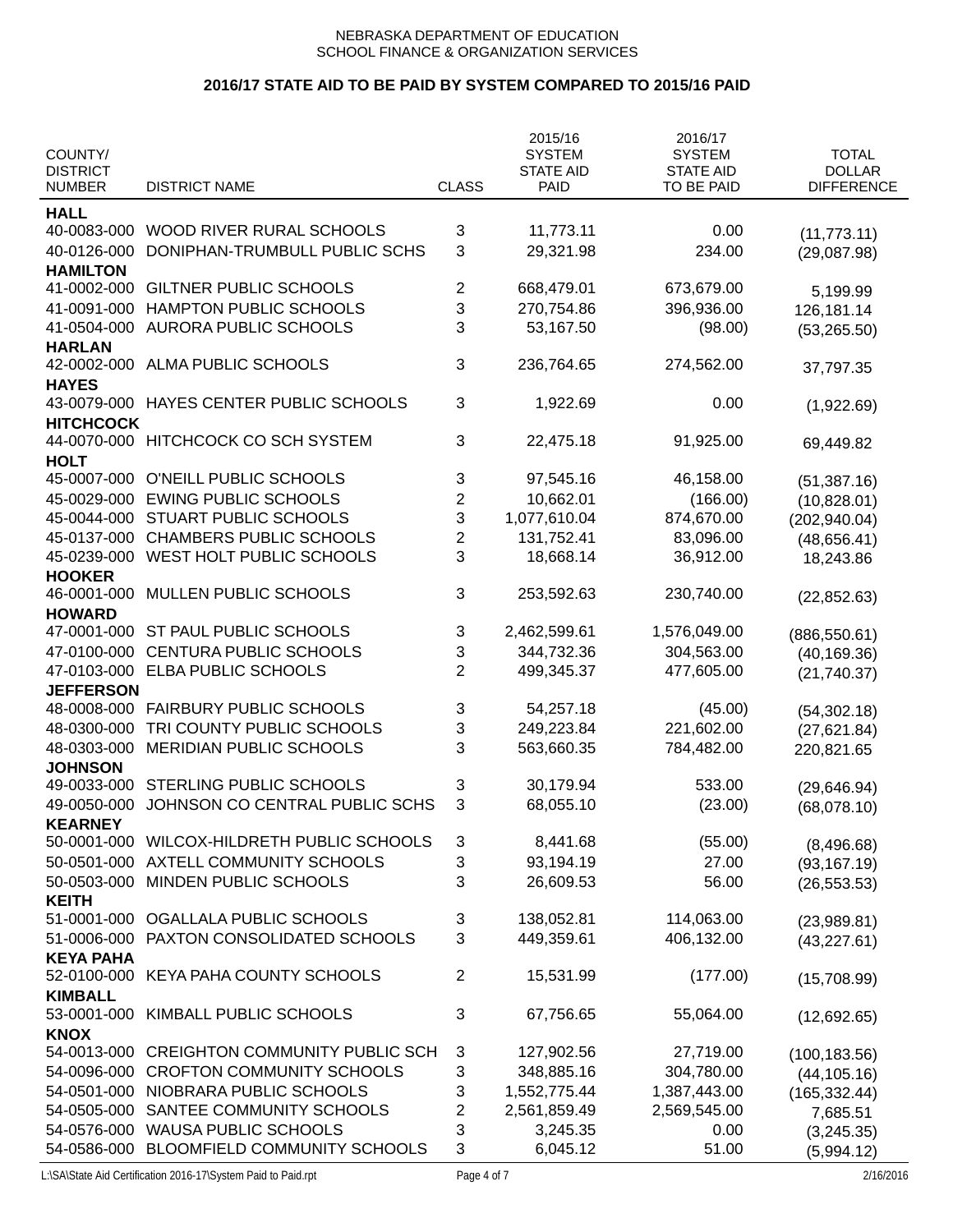|                            |                                     |              | 2015/16          | 2016/17          |                   |
|----------------------------|-------------------------------------|--------------|------------------|------------------|-------------------|
| COUNTY/                    |                                     |              | <b>SYSTEM</b>    | <b>SYSTEM</b>    | <b>TOTAL</b>      |
| <b>DISTRICT</b>            |                                     |              | <b>STATE AID</b> | <b>STATE AID</b> | <b>DOLLAR</b>     |
| <b>NUMBER</b>              | <b>DISTRICT NAME</b>                | <b>CLASS</b> | <b>PAID</b>      | TO BE PAID       | <b>DIFFERENCE</b> |
| <b>LANCASTER</b>           |                                     |              |                  |                  |                   |
| 55-0001-000                | LINCOLN PUBLIC SCHOOLS              | 4            | 127,869,381.44   | 126,425,026.00   | (1,444,355.44)    |
| 55-0145-000                | <b>WAVERLY SCHOOL DISTRICT 145</b>  | 3            | 401,971.33       | 196,588.00       | (205, 383.33)     |
| 55-0148-000                | MALCOLM PUBLIC SCHOOLS              | 3            | 2,251,695.40     | 2,131,979.00     | (119, 716.40)     |
| 55-0160-000                | NORRIS SCHOOL DIST 160              | 3            | 5,419,427.68     | 4,858,284.00     | (561, 143.68)     |
| 55-0161-000                | RAYMOND CENTRAL PUBLIC SCHOOLS      | 3            | 166,152.49       | 146,509.00       | (19,643.49)       |
| <b>LINCOLN</b>             |                                     |              |                  |                  |                   |
| 56-0001-000                | NORTH PLATTE PUBLIC SCHOOLS         | 3            | 11,511,028.31    | 11,535,122.00    | 24,093.69         |
| 56-0006-000                | <b>BRADY PUBLIC SCHOOLS</b>         | 2            | 568,152.56       | 230,334.00       | (337, 818.56)     |
| 56-0007-000                | MAXWELL PUBLIC SCHOOLS              | 3            | 1,020,496.99     | 1,296,673.00     | 276,176.01        |
| 56-0037-000                | HERSHEY PUBLIC SCHOOLS              | 3            | 1,187,587.48     | 1,227,518.00     | 39,930.52         |
| 56-0055-000                | SUTHERLAND PUBLIC SCHOOLS           | 3            | 961,973.81       | 476,823.00       | (485, 150.81)     |
| 56-0565-000                | <b>WALLACE PUBLIC SCH DIST 65 R</b> | 2            | 450,159.98       | 479,915.00       | 29,755.02         |
| <b>LOGAN</b>               |                                     |              |                  |                  |                   |
| 57-0501-000                | <b>STAPLETON PUBLIC SCHOOLS</b>     | 3            | 442,799.67       | 378,246.00       | (64, 553.67)      |
| <b>LOUP</b>                |                                     |              |                  |                  |                   |
| 58-0025-000                | LOUP COUNTY PUBLIC SCHOOLS          | 2            | 1,306.48         | 0.00             | (1,306.48)        |
| <b>MADISON</b>             |                                     |              |                  |                  |                   |
| 59-0001-000                | <b>MADISON PUBLIC SCHOOLS</b>       | 3            | 9,173.26         | 0.00             | (9, 173.26)       |
| 59-0002-000                | NORFOLK PUBLIC SCHOOLS              | 3            | 11,190,091.07    | 9,427,492.00     | (1,762,599.07)    |
| 59-0005-000                | BATTLE CREEK PUBLIC SCHOOLS         | 3            | 507,569.20       | 507,648.00       | 78.80             |
| 59-0013-000                | NEWMAN GROVE PUBLIC SCHOOLS         | 3            | 12,826.51        | 3.00             |                   |
| 59-0080-000                | ELKHORN VALLEY SCHOOLS              | 3            | 9,796.47         | 0.00             | (12,823.51)       |
| <b>MCPHERSON</b>           |                                     |              |                  |                  | (9,796.47)        |
| 60-0090-000                | MC PHERSON COUNTY SCHOOLS           | 3            | 42,603.87        | 46,221.00        |                   |
| <b>MERRICK</b>             |                                     |              |                  |                  | 3,617.13          |
| 61-0004-000                | CENTRAL CITY PUBLIC SCHOOLS         | 3            | 111,355.12       | 82,816.00        |                   |
| 61-0049-000                | PALMER PUBLIC SCHOOLS               | 3            | 867,375.38       | 857,841.00       | (28, 539.12)      |
| <b>MORRILL</b>             |                                     |              |                  |                  | (9,534.38)        |
| 62-0021-000                | <b>BAYARD PUBLIC SCHOOLS</b>        | 3            | 2,097,895.18     | 1,942,483.00     |                   |
| 62-0063-000                | <b>BRIDGEPORT PUBLIC SCHOOLS</b>    | 3            | 212,314.68       | 63,941.00        | (155, 412.18)     |
| <b>NANCE</b>               |                                     |              |                  |                  | (148, 373.68)     |
| 63-0001-000                | FULLERTON PUBLIC SCHOOLS            | 3            | 9,773.21         | 0.00             |                   |
| 63-0030-000                | TWIN RIVER PUBLIC SCHOOLS           | 3            | 8,437.91         | 0.00             | (9,773.21)        |
| <b>NEMAHA</b>              |                                     |              |                  |                  | (8,437.91)        |
| 64-0023-000                | JOHNSON-BROCK PUBLIC SCHOOLS        | 3            | 454,601.20       | 498,404.00       |                   |
| 64-0029-000                | <b>AUBURN PUBLIC SCHOOLS</b>        | 3            | 2,641,101.69     | 2,150,319.00     | 43,802.80         |
| <b>NUCKOLLS</b>            |                                     |              |                  |                  | (490, 782.69)     |
| 65-0011-000                | SUPERIOR PUBLIC SCHOOLS             | 3            | 269,055.43       | 2,489.00         |                   |
|                            |                                     |              |                  |                  | (266, 566.43)     |
| 65-2005-000                | SOUTH CENTRAL NEBRASKA UNIFIED      | 3            | 14,279.53        | 0.00             | (14, 279.53)      |
| <b>OTOE</b><br>66-0027-000 | SYRACUSE-DUNBAR-AVOCA SCHOOLS       | 3            | 141,653.48       | 12.00            |                   |
|                            |                                     |              |                  |                  | (141, 641.48)     |
| 66-0111-000                | NEBRASKA CITY PUBLIC SCHOOLS        | 3            | 3,547,707.20     | 3,583,606.00     | 35,898.80         |
| 66-0501-000                | PALMYRA DISTRICT OR 1               | 3            | 486,554.74       | 163,490.00       | (323,064.74)      |
| <b>PAWNEE</b>              |                                     |              |                  |                  |                   |
| 67-0001-000                | PAWNEE CITY PUBLIC SCHOOLS          | 3            | 829,597.95       | 488,542.00       | (341, 055.95)     |
| 67-0069-000                | LEWISTON CONSOLIDATED SCHOOLS       | 3            | 176,605.31       | 535,227.00       | 358,621.69        |
| <b>PERKINS</b>             |                                     |              |                  |                  |                   |
| 68-0020-000                | PERKINS COUNTY SCHOOLS              | 3            | 7,788.84         | 0.00             | (7,788.84)        |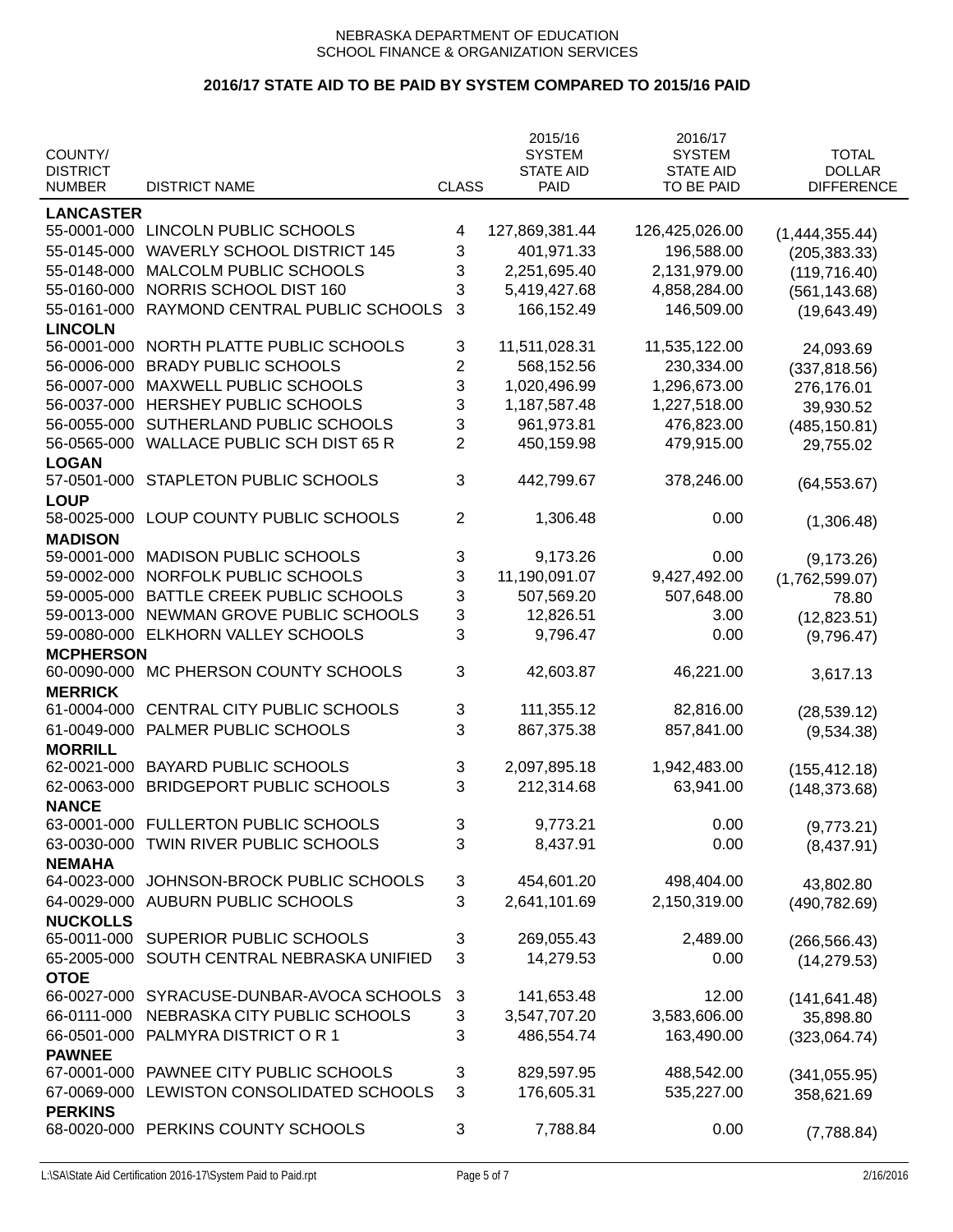# **2016/17 STATE AID TO BE PAID BY SYSTEM COMPARED TO 2015/16 PAID**

|                                  |                                         |                | 2015/16                         | 2016/17                        |                                    |
|----------------------------------|-----------------------------------------|----------------|---------------------------------|--------------------------------|------------------------------------|
| COUNTY/                          |                                         |                | <b>SYSTEM</b>                   | <b>SYSTEM</b>                  | <b>TOTAL</b>                       |
| <b>DISTRICT</b><br><b>NUMBER</b> | <b>DISTRICT NAME</b>                    | <b>CLASS</b>   | <b>STATE AID</b><br><b>PAID</b> | <b>STATE AID</b><br>TO BE PAID | <b>DOLLAR</b><br><b>DIFFERENCE</b> |
|                                  |                                         |                |                                 |                                |                                    |
| <b>PHELPS</b>                    |                                         |                |                                 |                                |                                    |
| 69-0044-000                      | HOLDREGE PUBLIC SCHOOLS                 | 3              | 98,510.75                       | 183,822.00                     | 85,311.25                          |
| 69-0054-000                      | BERTRAND PUBLIC SCHOOLS                 | 3              | 7,139.77                        | 9,227.00                       | 2,087.23                           |
| 69-0055-000                      | LOOMIS PUBLIC SCHOOLS                   | $\overline{2}$ | 387,088.30                      | 378,432.00                     | (8,656.30)                         |
| <b>PIERCE</b>                    |                                         |                |                                 |                                |                                    |
| 70-0002-000                      | PIERCE PUBLIC SCHOOLS                   | 3              | 225,828.09                      | 9,410.00                       | (216, 418.09)                      |
| 70-0005-000                      | PLAINVIEW PUBLIC SCHOOLS                | 3              | 15,894.97                       | 226.00                         | (15,668.97)                        |
| 70-0542-000                      | OSMOND COMMUNITY SCHOOLS                | 3              | 16,583.18                       | 9,097.00                       | (7,486.18)                         |
| <b>PLATTE</b>                    |                                         |                |                                 |                                |                                    |
| 71-0001-000                      | <b>COLUMBUS PUBLIC SCHOOLS</b>          | 3              | 12,530,744.16                   | 12,172,935.00                  | (357, 809.16)                      |
| 71-0005-000                      | LAKEVIEW COMMUNITY SCHOOLS              | 3              | 20,121.16                       | 92,272.00                      | 72,150.84                          |
| 71-0067-000                      | HUMPHREY PUBLIC SCHOOLS                 | 3              | 300,265.60                      | 442,995.00                     | 142,729.40                         |
| <b>POLK</b>                      |                                         |                |                                 |                                |                                    |
| 72-0015-000                      | <b>CROSS COUNTY COMMUNITY SCHOOLS 3</b> |                | 9,086.98                        | 119,953.00                     | 110,866.02                         |
| 72-0019-000                      | OSCEOLA PUBLIC SCHOOLS                  | 3              | 9,294.15                        | (60.00)                        | (9,354.15)                         |
| 72-0032-000                      | SHELBY - RISING CITY PUBLIC SC          | 3              | 275,653.52                      | 396,850.00                     | 121,196.48                         |
| 72-0075-000                      | HIGH PLAINS COMMUNITY SCHOOLS           | 3              | 14,828.39                       | (180.00)                       | (15,008.39)                        |
| <b>RED WILLOW</b>                |                                         |                |                                 |                                |                                    |
| 73-0017-000                      | MC COOK PUBLIC SCHOOLS                  | 3              | 4,789,046.74                    | 4,685,635.00                   | (103, 411.74)                      |
| 73-0179-000                      | SOUTHWEST PUBLIC SCHOOLS                | 3              | 5,817.11                        | 0.00                           | (5,817.11)                         |
| <b>RICHARDSON</b>                |                                         |                |                                 |                                |                                    |
| 74-0056-000                      | <b>FALLS CITY PUBLIC SCHOOLS</b>        | 3              | 190,787.24                      | 133,881.00                     | (56,906.24)                        |
| 74-0070-000                      | HUMBOLDT TABLE ROCK STEINAUER           | 3              | 8,896.36                        | (1.00)                         | (8,897.36)                         |
| <b>ROCK</b>                      |                                         |                |                                 |                                |                                    |
| 75-0100-000                      | ROCK COUNTY PUBLIC SCHOOLS              | 3              | 31,261.77                       | 119,976.00                     | 88,714.23                          |
| <b>SALINE</b>                    |                                         |                |                                 |                                |                                    |
| 76-0002-000                      | <b>CRETE PUBLIC SCHOOLS</b>             | 3              | 7,533,878.90                    | 8,814,391.00                   | 1,280,512.10                       |
| 76-0044-000                      | DORCHESTER PUBLIC SCHOOL                | 3              | 3,920.91                        | 0.00                           | (3,920.91)                         |
| 76-0068-000                      | <b>FRIEND PUBLIC SCHOOLS</b>            | 3              | 22,320.43                       | 9,230.00                       | (13,090.43)                        |
| 76-0082-000                      | WILBER-CLATONIA PUBLIC SCHOOLS          | 3              | 276,330.11                      | 240,008.00                     | (36, 322.11)                       |
| <b>SARPY</b>                     |                                         |                |                                 |                                |                                    |
| 77-0001-000                      | BELLEVUE PUBLIC SCHOOLS                 | 3              | 41,092,180.00                   | 41,087,107.00                  | (5,073.00)                         |
| 77-0027-000                      | PAPILLION-LA VISTA PUBLIC SCHS          | 3              | 41,964,885.00                   | 43,430,187.00                  | 1,465,302.00                       |
| 77-0037-000                      | <b>GRETNA PUBLIC SCHOOLS</b>            | 3              | 14,644,263.00                   | 15,930,836.00                  | 1,286,573.00                       |
| 77-0046-000                      | SPRINGFIELD PLATTEVIEW COMMUNI          | 3              | 4,765,884.00                    | 4,875,444.00                   | 109,560.00                         |
| <b>SAUNDERS</b>                  |                                         |                |                                 |                                |                                    |
| 78-0001-000                      | ASHLAND-GREENWOOD PUBLIC SCHS           | 3              | 2,127,763.12                    | 2,035,749.00                   | (92,014.12)                        |
| 78-0009-000                      | YUTAN PUBLIC SCHOOLS                    | 3              | 2,242,145.61                    | 2,189,541.00                   | (52,604.61)                        |
| 78-0039-000                      | <b>WAHOO PUBLIC SCHOOLS</b>             | 3              | 340,712.64                      | 198,483.00                     | (142, 229.64)                      |
| 78-0072-000                      | <b>MEAD PUBLIC SCHOOLS</b>              | 3              | 381,910.21                      | 285,043.00                     | (96, 867.21)                       |
| 78-0107-000                      | CEDAR BLUFFS PUBLIC SCHOOLS             | 3              | 429,597.34                      | 839,997.00                     | 410,399.66                         |
| <b>SCOTTS BLUFF</b>              |                                         |                |                                 |                                |                                    |
| 79-0002-000                      | MINATARE PUBLIC SCHOOLS                 | 3              | 2,437,519.68                    | 2,541,585.00                   | 104,065.32                         |
| 79-0011-000                      | MORRILL PUBLIC SCHOOLS                  | 3              | 1,029,840.40                    | 748,748.00                     | (281, 092.40)                      |
| 79-0016-000                      | <b>GERING PUBLIC SCHOOLS</b>            | 3              | 9,301,775.87                    | 9,130,737.00                   | (171, 038.87)                      |
| 79-0031-000                      | MITCHELL PUBLIC SCHOOLS                 | 3              | 4,416,219.35                    | 4,770,178.00                   | 353,958.65                         |
| 79-0032-000                      | SCOTTSBLUFF PUBLIC SCHOOLS              | 3              | 12,452,471.45                   | 14,436,114.00                  | 1,983,642.55                       |
| <b>SEWARD</b>                    |                                         |                |                                 |                                |                                    |
| 80-0005-000                      | MILFORD PUBLIC SCHOOLS                  | 3              | 1,606,795.01                    | 1,371,141.00                   | (235, 654.01)                      |
| 80-0009-000                      | SEWARD PUBLIC SCHOOLS                   | 3              | 40,564.09                       | 0.00                           | (40, 564.09)                       |

L:\SA\State Aid Certification 2016-17\System Paid to Paid.rpt Page 6 of 7 2/16/2016